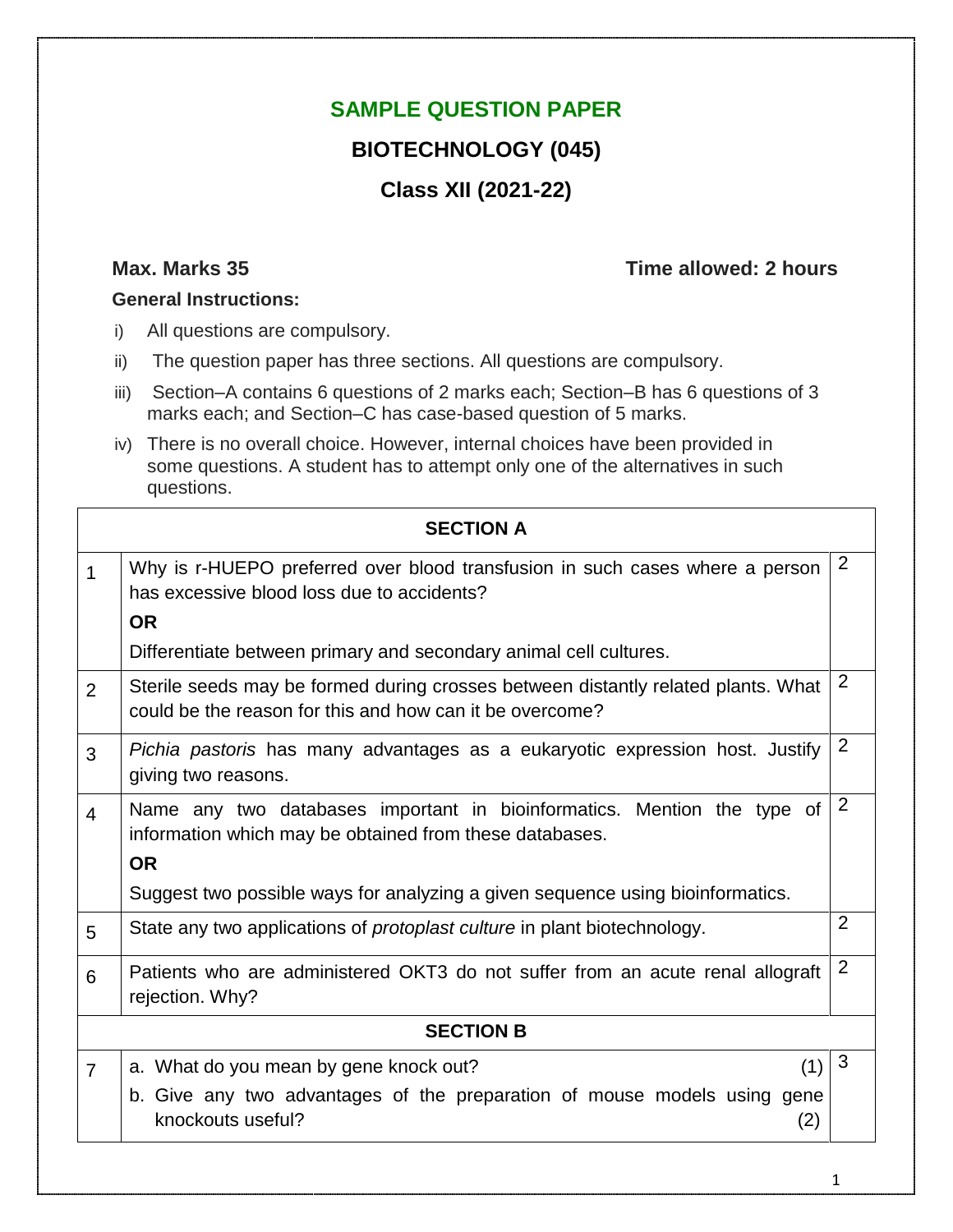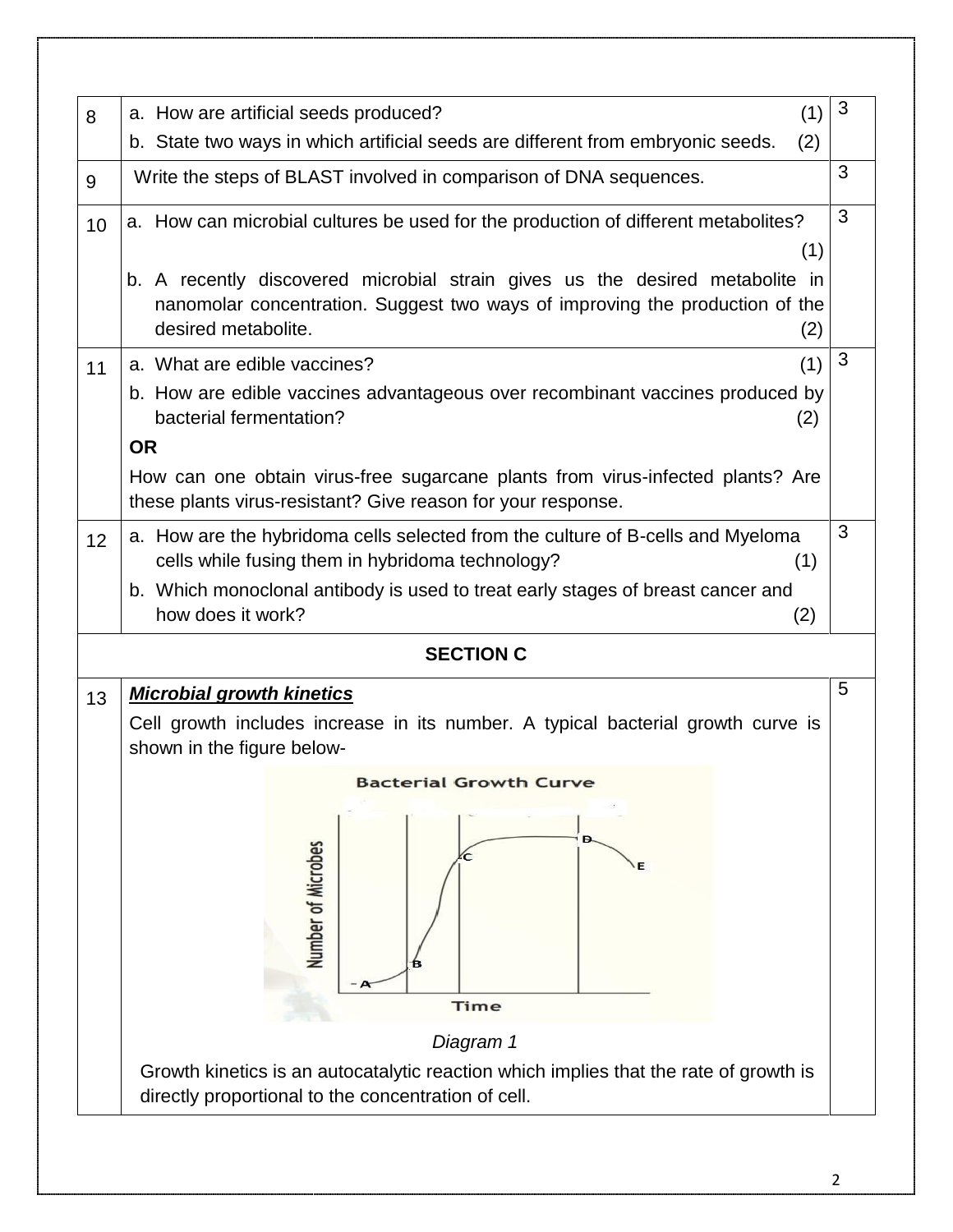| No. of cell division | $\theta$ |                  |                         |                                  |       |
|----------------------|----------|------------------|-------------------------|----------------------------------|-------|
| No. of cells         |          |                  |                         |                                  | $2^n$ |
| Mathematically       | $N_{o}$  | $N_{o} \times 2$ | $N_0 \times 2 \times 2$ | $N_0 \times 2 \times 2 \times 2$ |       |

## *TABLE 1*

Doubling time which is the time taken by the population to double through one round of cell division is inversely related to specific growth rate.

- a. In the microbial growth curve depicted above (Diagram 1), in which phase is the microbial cell specific growth rate calculated (from phases AB/BC/CD/DE)? What is this phase called? (2)
- b. Refer to Table 1 and calculate the generation time and specific growth rate constant of a bacterial population in which the number of bacteria increases from 10<sup>4</sup>cells /ml to 10<sup>7</sup> cells /ml during four hours of exponential growth. (3)

#### **OR**

#### *Management of Diabetes*

Insulin delivery is still the most effective method of pharmacotherapy in cases of extremely high hyperglycemia. The production process has been divided into several stages as depicted below in the flow chart:



At each stage of insulin production, qualitative and quantitative analyses were performed to confirm identity and purity of the desired protein. (1X5)